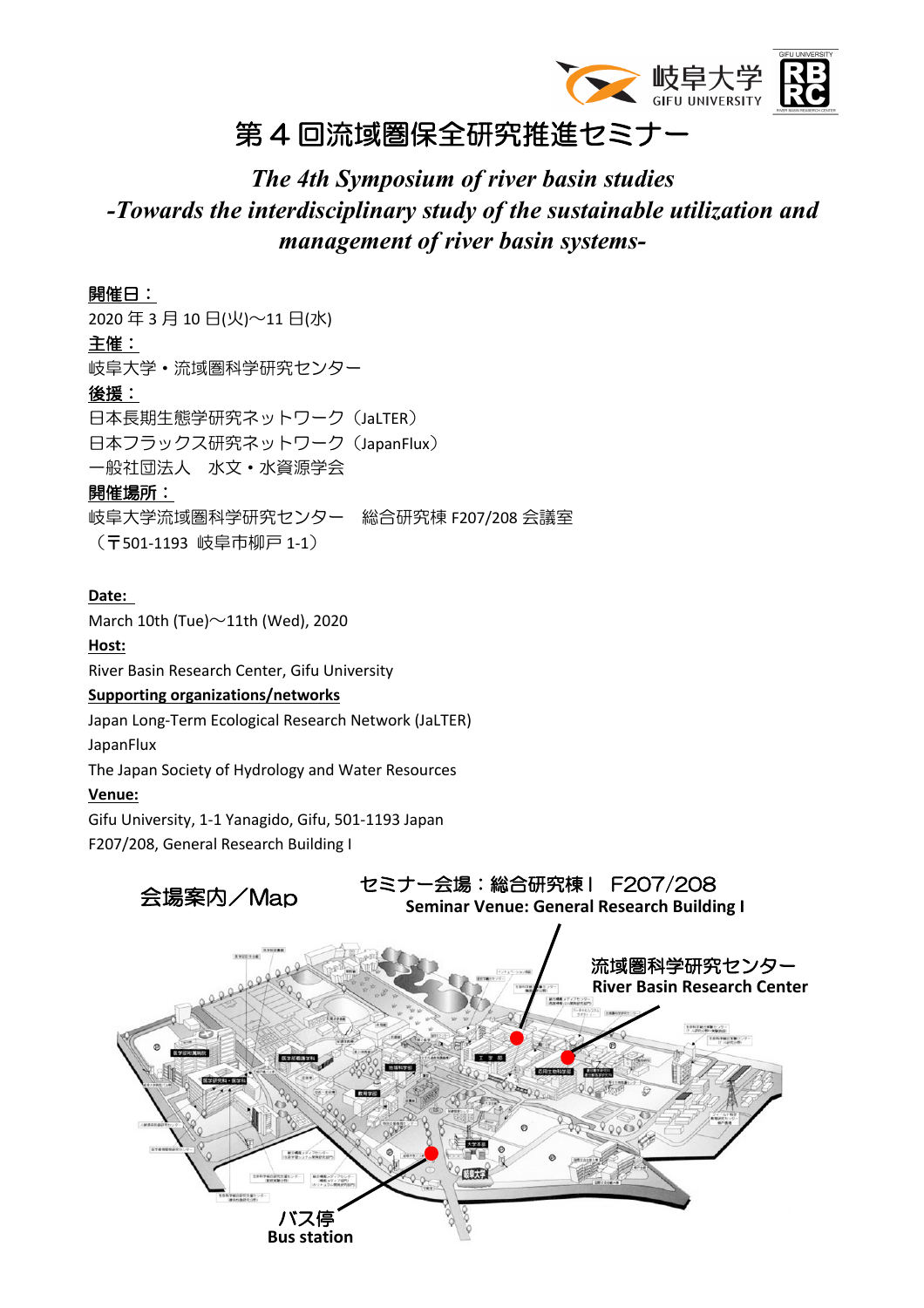### 巻頭言 / **Message from the director**



粟屋善雄 岐阜大学流域圏科学研究センター長 第4回流域圏保全研究推進セミナー実行委員長

この度、昨年度に引き続いて流域圏科学研究センターにおいて、第4回流域圏保全研究推進セミ ナーを開催することとなり、参加者の皆さまには心より歓迎申し上げます。当センターは流域圏に おける様々な現象を解明し、複雑システムである流域圏を総合的に理解して、得られた知見と成果 を地域社会に還元することを、国内外の大学や研究機関、観測・研究ネットワークの支持も受けな がら推進してきました。この目的をさらに明確にして、流域圏科学の知見に基づいて自然資源の持 続可能な利用を目指す『流域圏保全学』を創生し、研究教育の拠点として発展すべく準備を進めて います。2016 年度から拠点活動の一環として、流域圏科学、流域圏保全学に関連する下記の5課題 の共同研究公募を実施しています。

(1)気象・水・物質循環システムと人間活動影響に関する研究

(2)生態系の動態と機能の解明と予測に関する研究

(3)流域圏の安全・リスク診断と、それに資する環境・社会情報分析に関する研究

- (4) 流域資源·エネルギーの保全·活用に関する研究
- (5)その他、流域圏科学の発展、流域圏保全に資する研究

今日、突発的な気象現象が生じ、人間活動により地域社会が変化していく中で、社会・自然・経 済が調和した持続可能な発展が不可欠とされており、様々な分野の研究機関、行政機関および事業 者の連携が必要になっています。本セミナーの開催によって、これらの研究に関連する国内外の幅 広い分野の研究者・学生が一同に会し、それぞれが持つ研究知見を相互に提供することで、研究交 流が活性化し、新たな研究が萌芽するとともに、研究成果の社会実装にむけた枠組み作りが促進さ れることを願っています。

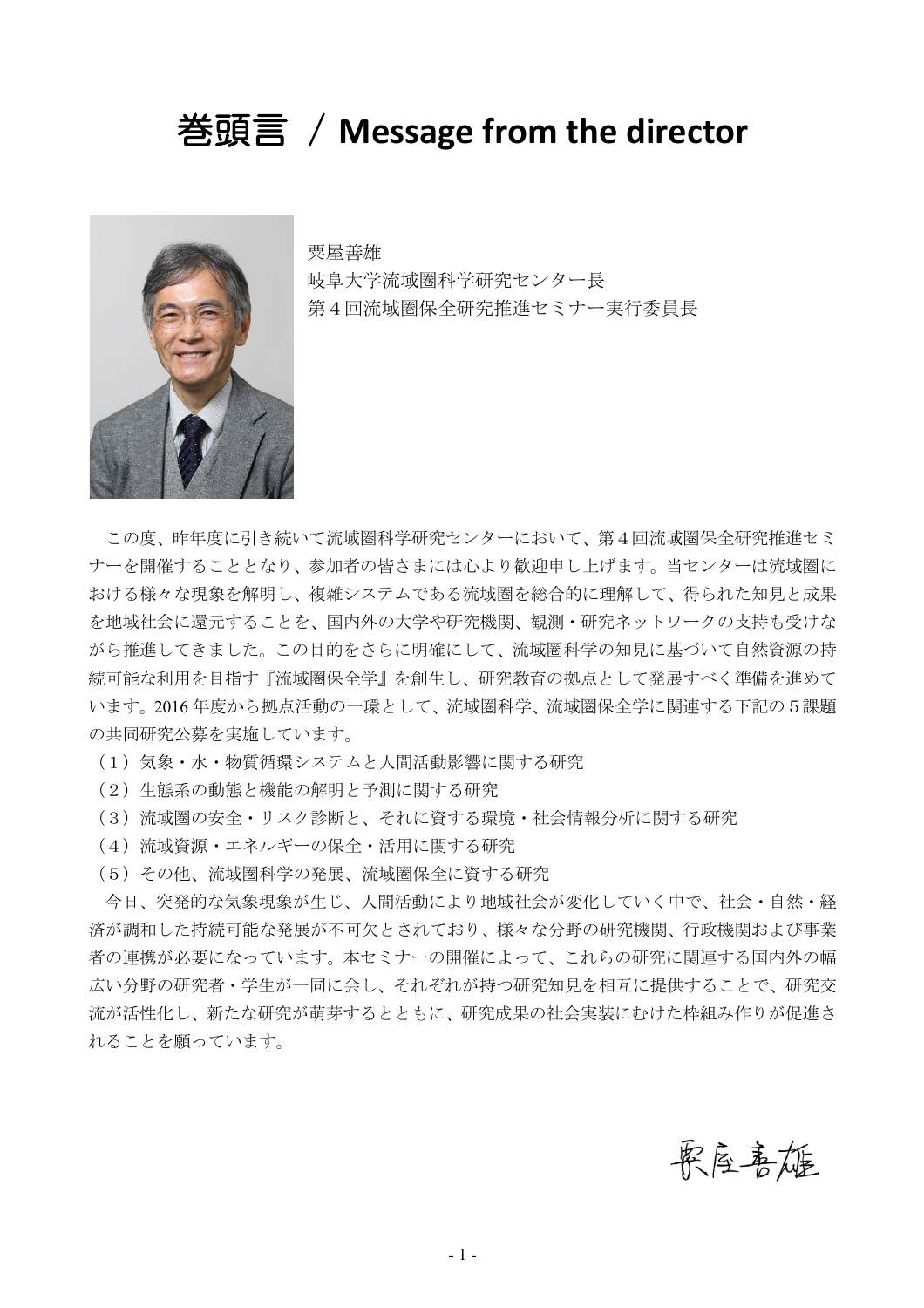## プログラム **/ Program**

 $3$ 月 10日 $(W)$  March 10<sup>th</sup> (Tue)

9:30—10:00 受付

- 10:00—10:15 開会挨拶:岐阜大学長 森脇久隆
- 10:15—11:55 研究成果発表:口頭発表1 (司会 原田守啓)
	- (10:15—10:40) Xiaodi Hao (Beijing University of Civil Engineering & Architecture, 流域圏科学研究 センター・外国人特別研究員)"Resource/energy recovery from wastewater: benefiting both water quality and total environment"
		- (10:40—11:05) 駒井克昭(北見工業大学)"Estimation of seagrass distribution by satellite data and validation using dissolved inorganic carbon in lagoon"
		- (11:05—11:30) 渡部哲史(東京大学)"農業用ため池が中山間地域における水環境に果たす役 割に関する研究"
		- (11:30—11:55) 呉修一(富山県立大学)"富山全河川を対象とした降雨流出解析に基づく水文 特性とハザードの相互評価"
- 11:55-13:30 -- 休憩 -
- 13:30—15:00 研究成果発表:ポスター発表
- 15:00-15:10 -- 休憩 --
- 15:10—16:25 研究成果発表:口頭発表2 (司会 斎藤琢)
	- (14:40—15:05) 中尾勝洋(森林研究・整備機構 森林総合研究所 関西支所)"スギ高蓄積林分 の地域内における分布と成立条件の定量評価: 岐阜県郡上市における事例"
	- (15:05—15:30) 永井信(海洋研究開発機構,流域圏科学研究センター・客員教授)
		- "Development of phenology observations by new generation satellites and big data"
	- (15:30—15:55) 両角友喜(北海道大学大学院農学研究院)"岐阜県高山冷温帯落葉広葉樹林に おける林冠多層分光計測による夏から秋にかけての太陽光誘起クロロフィル 蛍光"
- 16:25— 翌日の案内等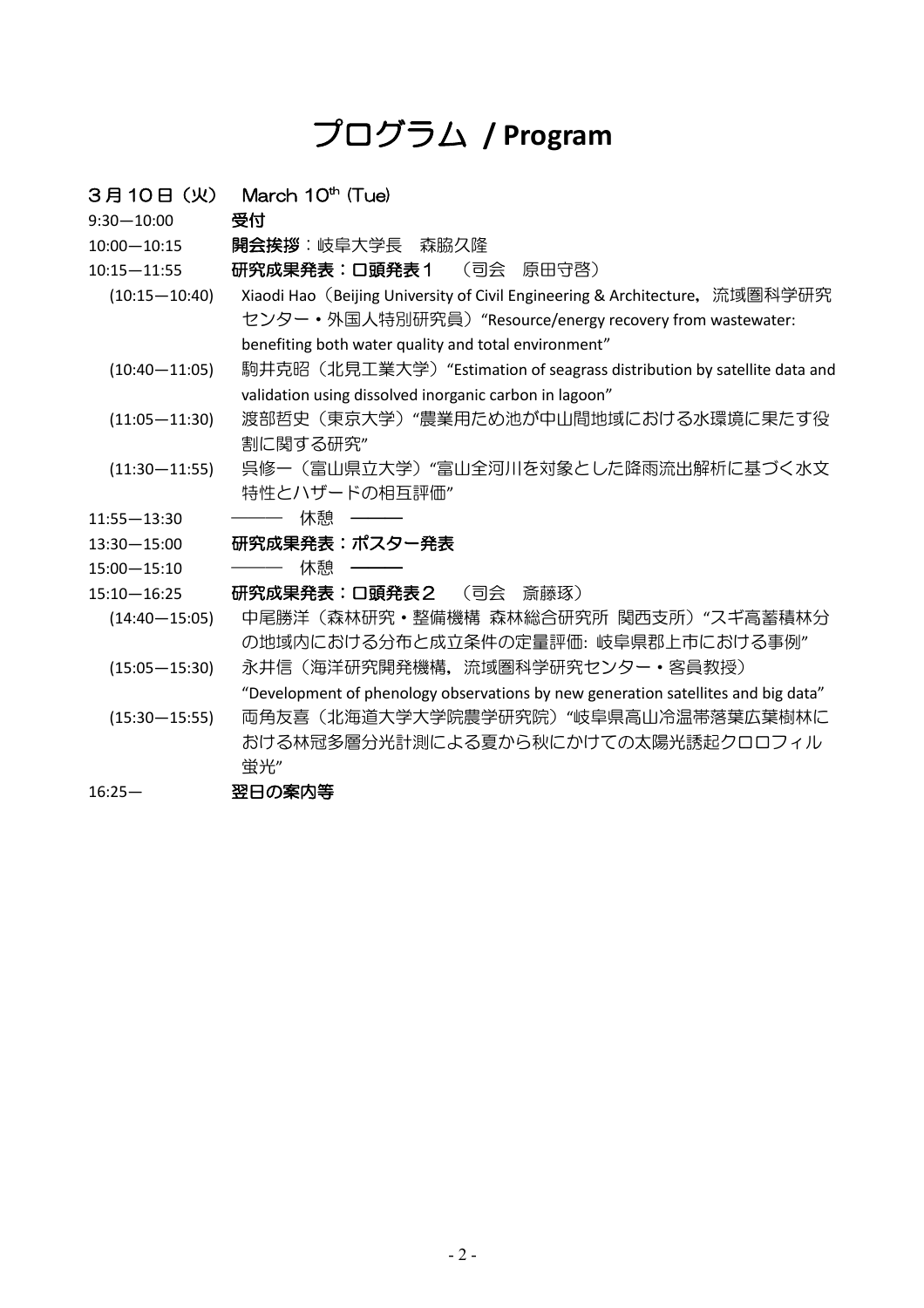### 3月11日 (水) March 11<sup>th</sup> (Wed)

8:30—9:00 受付

9:00—11:05 研究成果発表:口頭発表3 (司会 景山幸二)

- (9:00—9:25) 山本浩万(産業技術総合研究所)"高山サイトにおけるスカイラジオメーター 観測による大気エアロゾルの光学的特性 (2) "
- (9:25—9:50) 升屋勇人(森林研究・整備機構森林総合研究所)"植物疫病菌は日本の森林に おいて脅威である"
- (9:50—10:15) 片桐奈々(岐阜県森林研究所)"岐阜県においてヒノキ根株腐朽病を引き起こ す木材腐朽菌類の解明"
- (10:15—10:40) 沈昱東(信州大学大学院総合工学系研究科)"高山試験地に生育するダケカン バ,ブナ,ミズナラの肥大成長に影響する気候要素"
- (10:40-11:05) 村岡裕由 (岐阜大学流域圏科学研究センター) " "Phenological Eyes Network (PEN)"による長期森林観測の発展,成果,展望"
- 11:05-11:15 -------- 休憩 -------

#### 11:15—11:45 流域圏科学研究センター活動報告

流域水環境リーダー育成プログラム 高山試験地 共同研究支援室

- 11:45—12:30 総合討論 (司会 村岡裕由)
- 12:30—12:40 ポスター賞授与式(**Poster award ceremony**)
- 12:40 明会挨拶:流域圏科学研究センター長 粟屋善雄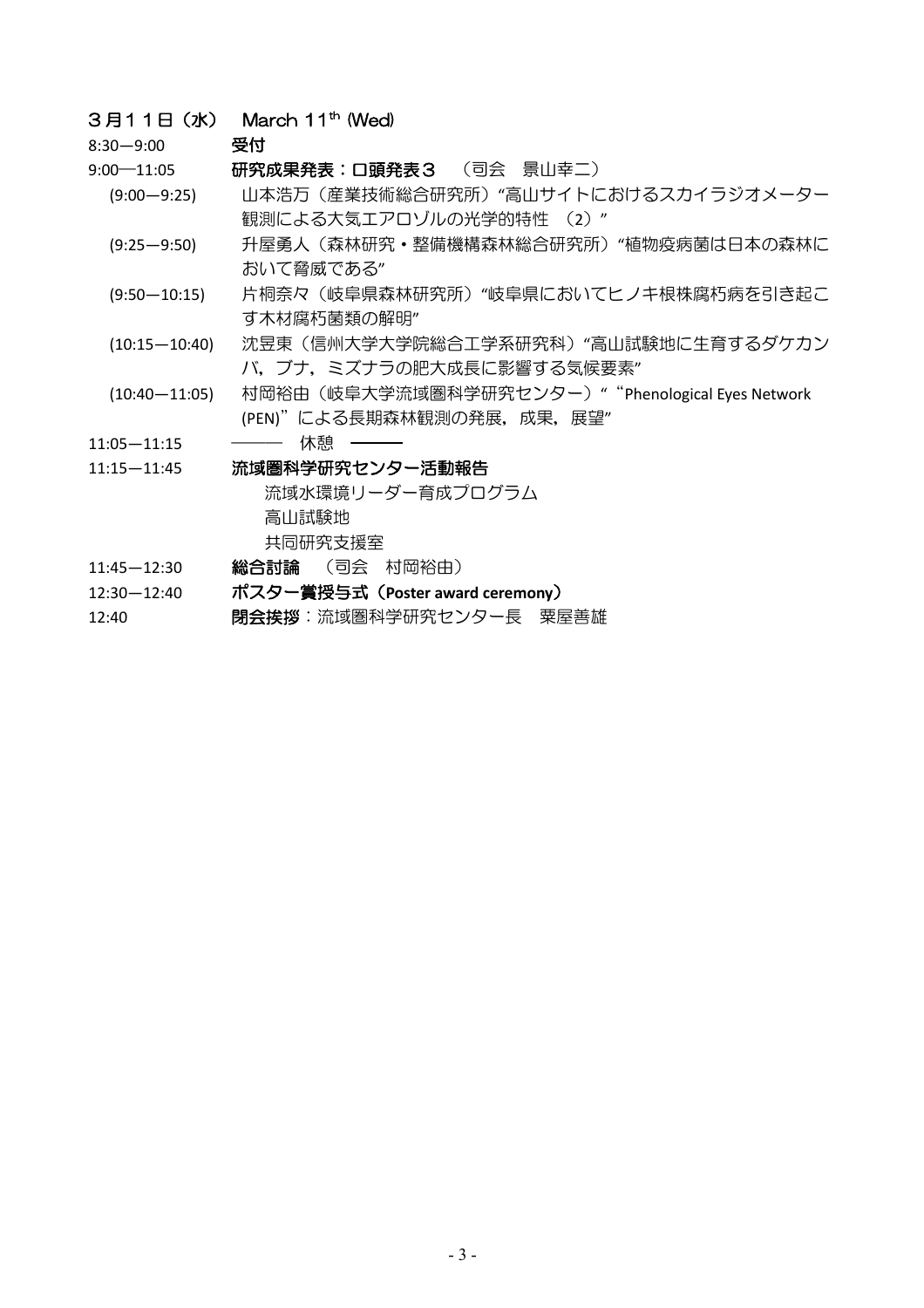# ポスター発表 **/ Poster presentations**

| ID               | Name                    | Presentation title                                                                                                                         | Student |
|------------------|-------------------------|--------------------------------------------------------------------------------------------------------------------------------------------|---------|
| <b>P01</b>       | Akihiro Hayano          | First report of root rot of green pepper, Capsicum annuum, caused<br>by Pythium aphanidermatum                                             | #       |
| P <sub>02</sub>  | Hina Kikuchi            | New Pythium species isolated from Amami island river                                                                                       | #       |
| P <sub>0</sub> 3 | Maho Fukui              | Distribution of <i>Phytophthora</i> species in forests of Gifu prefecture                                                                  | #       |
| P <sub>04</sub>  | Daichi Iijima           | A new species of <i>Phytopythium</i> isolated from the hedwaters of<br>Minano river in Mt. Tsukuba, Ibaraki Prefecture                     | #       |
| P <sub>05</sub>  | Kazuho Araki            | Study on Leaf Area Index estimation using airborne $LiDAR - A$<br>case of deciduous broad-leaved forest-                                   | #       |
| P <sub>06</sub>  | Yurika Towata           | The effect of canopy loss by snow damage on sap flow in Japanese<br>cedar                                                                  | $\#$    |
| P <sub>0</sub> 7 | Haruna<br>Takahashi     | The effect of lost canopy by snow damage on the vertical variation<br>of stem surface respiration in Japanese Cedar                        | $\#$    |
| P08              | Midori<br>Shinohara     | The way to get the information of flower phenology using satellite                                                                         | $\#$    |
| P <sub>09</sub>  | Ryuusei Yagi            | Proposal of new hazard map based on flood inundation simulations<br>for Jinzu and Jouganji rivers in Toyama, Japan                         | #       |
| P10              | Hiroki<br>Maruyama      | Advanced drinking water treatment by activated carbon: Evaluation<br>based on organic matter removal and bacterial community in<br>biofilm | #       |
| P11              | Shiamita<br>Kusuma Dewi | Effect of Wood Ash on Arsenic Transfer from Contaminated Soil to<br>Vegetation                                                             | #       |